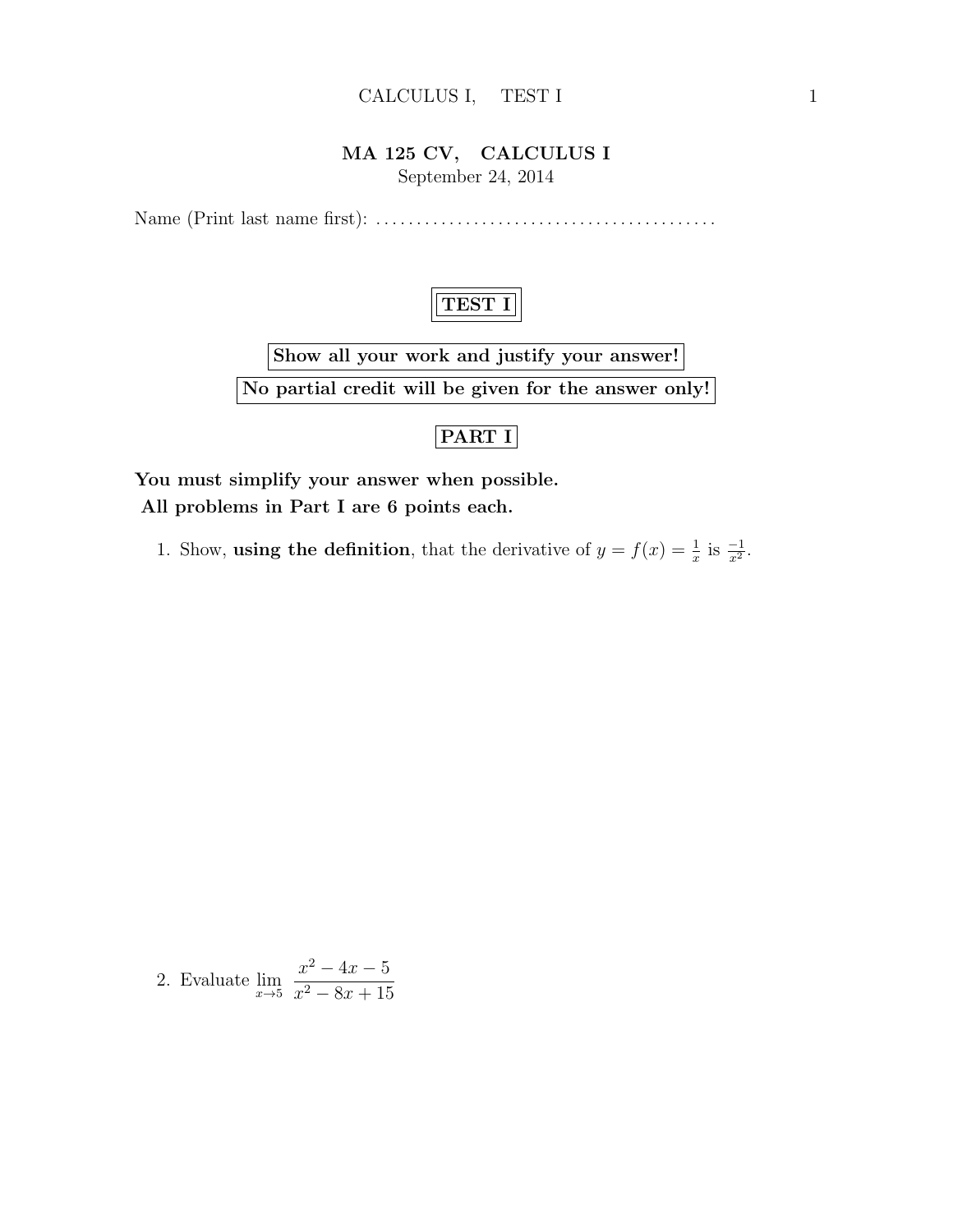3. Evaluate  $\lim_{x \to \pi} \sqrt{\cos(x) + 5}$ 

4. Find the derivative of  $y = f(x) = x \sin(x)$ 

5. Find the derivative of 
$$
y = f(x) = \frac{x^3 + x}{\sqrt{x}}
$$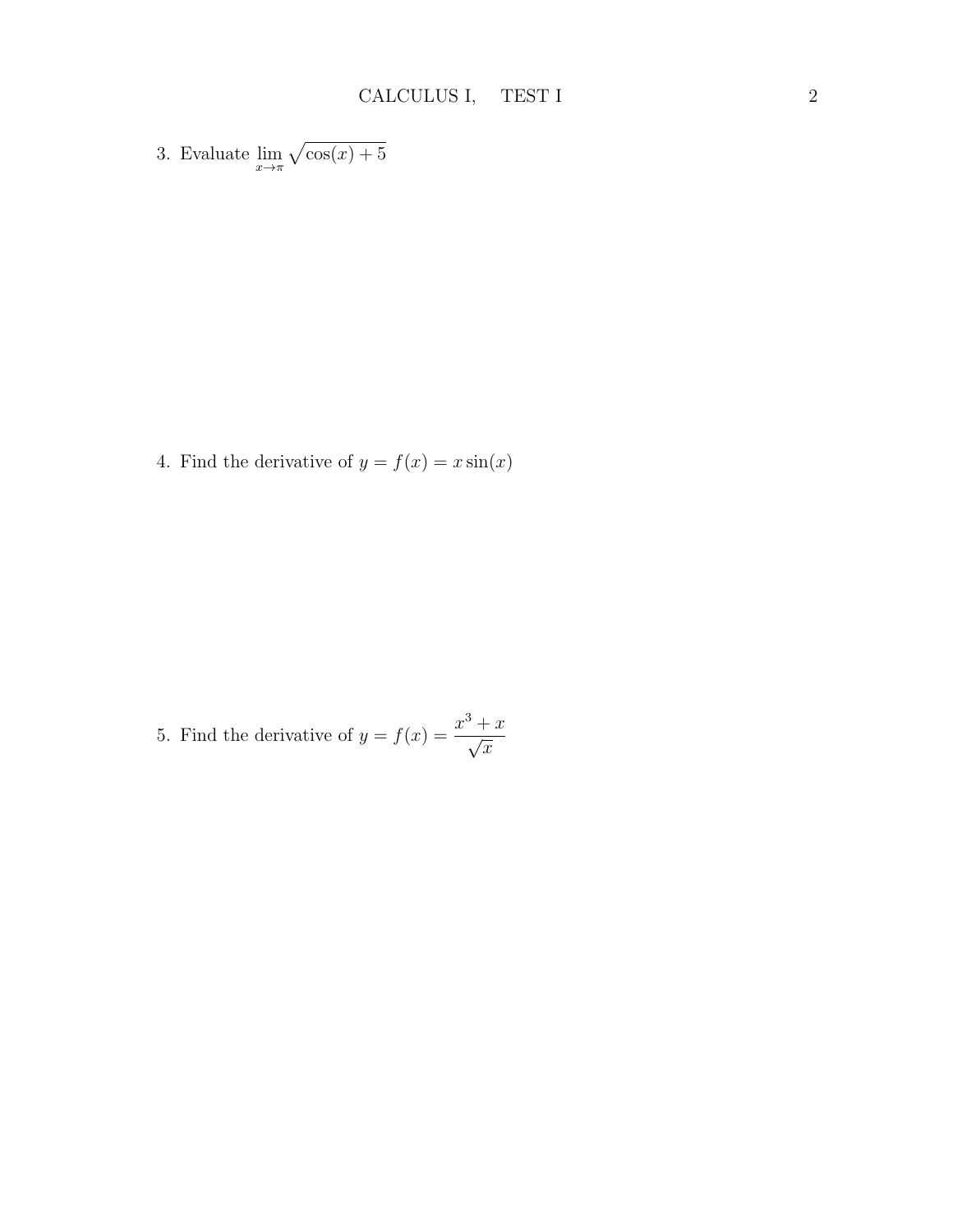6. Find the derivative of 
$$
y = f(x) = \frac{x^3 + 1}{x^3 - 1}
$$

7. Find the derivative of  $y = f(x) = \sqrt[5]{x^2 + 1}$ 

8. Find the equation of the tangent line to the graph of  $y = f(x) = 2\cos(x) + x$  at the point  $x = \pi/2$ .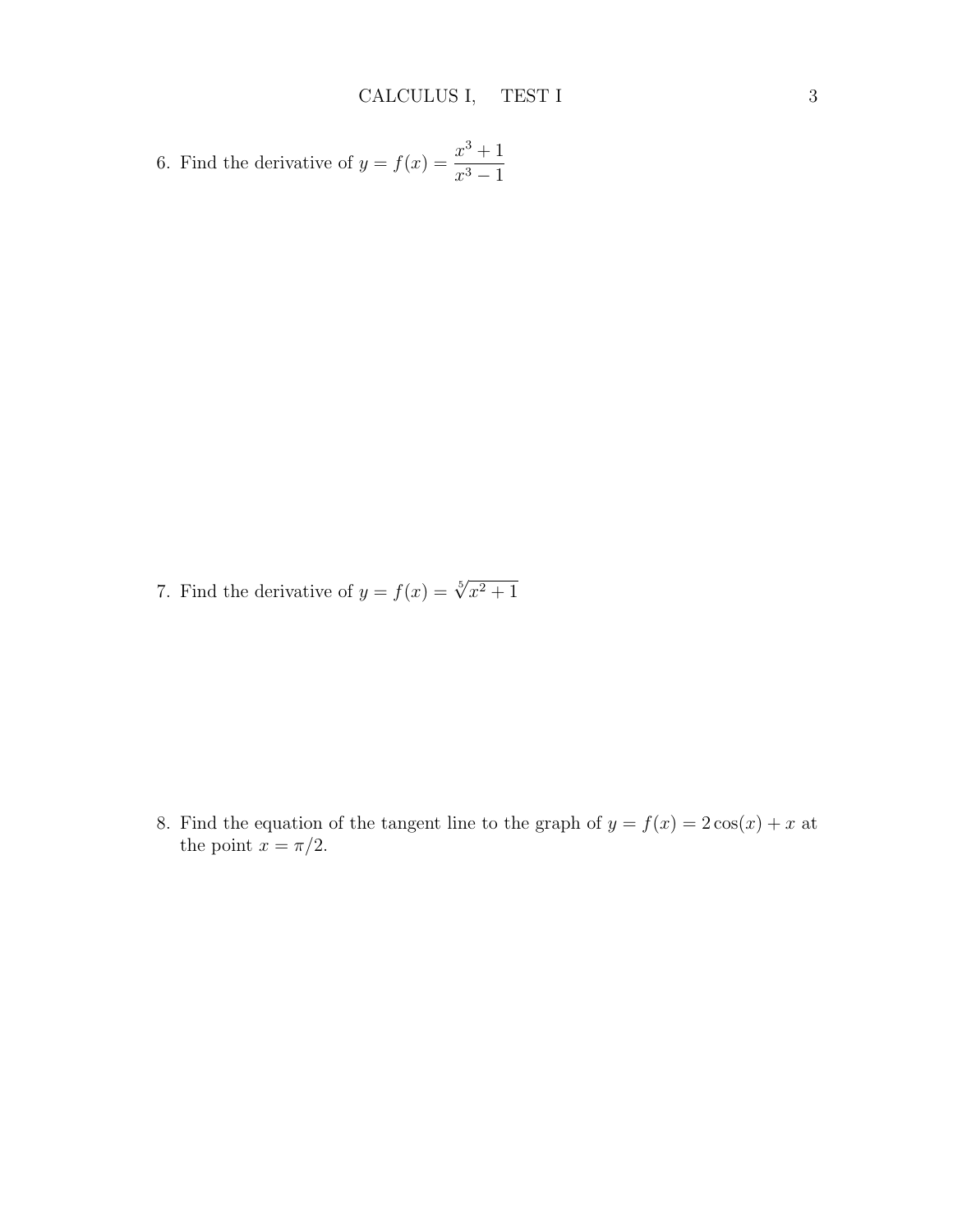9. Given the graph of the function below, state (a) where it is continuous and (b) where the derivative exist.



10. Evaluate  $\lim_{x\to\infty}$  $x^3 + \sqrt{ }$  $\overline{x}$  $x^4 + 5x - 100$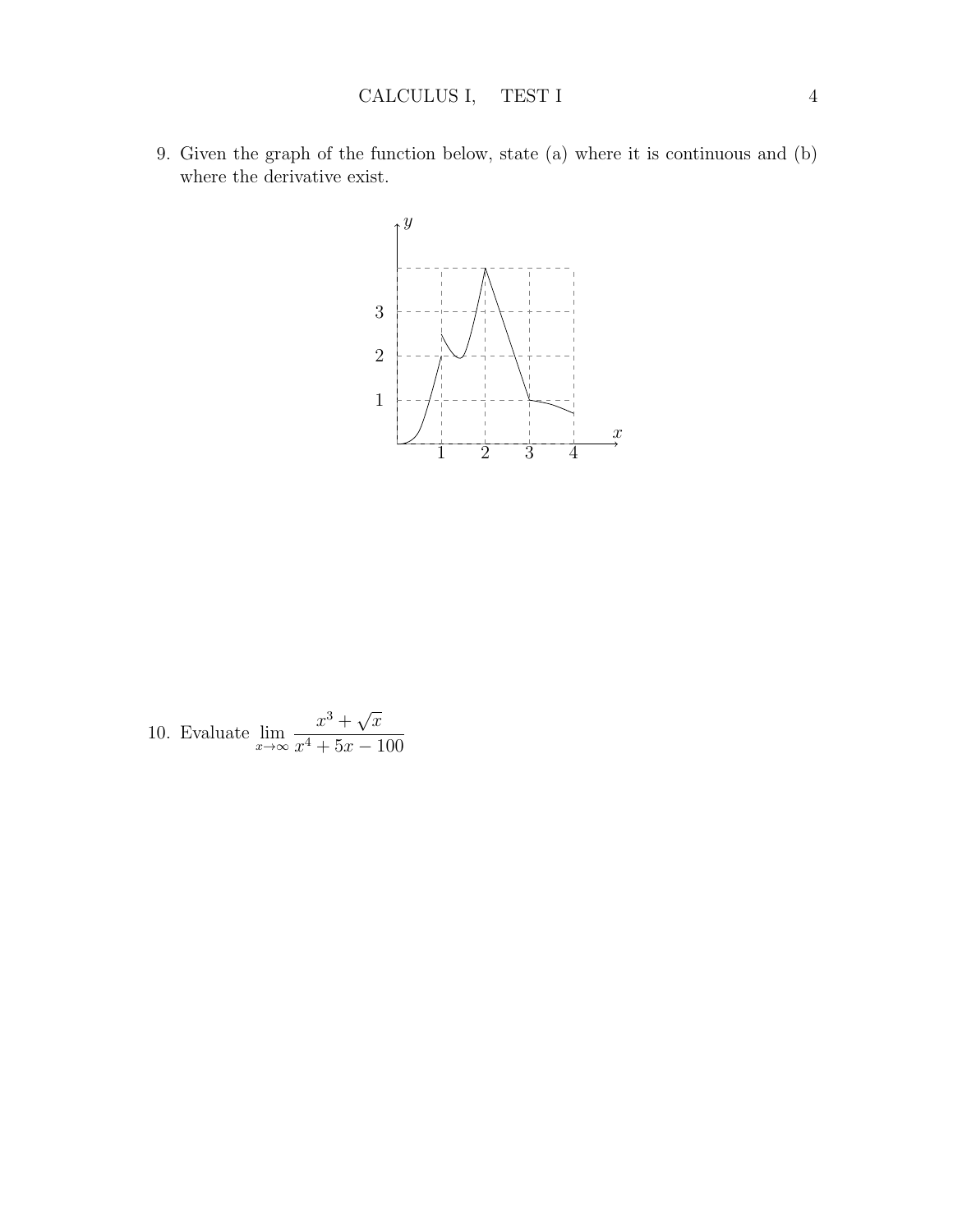# PART II

### Points for each problem are as indicated.

1. [10 points] Find the x-coordinates of all points where the graph of  $y = f(x) =$  $(1-2x)^3(3x+1)^6$  has a horizontal tangent line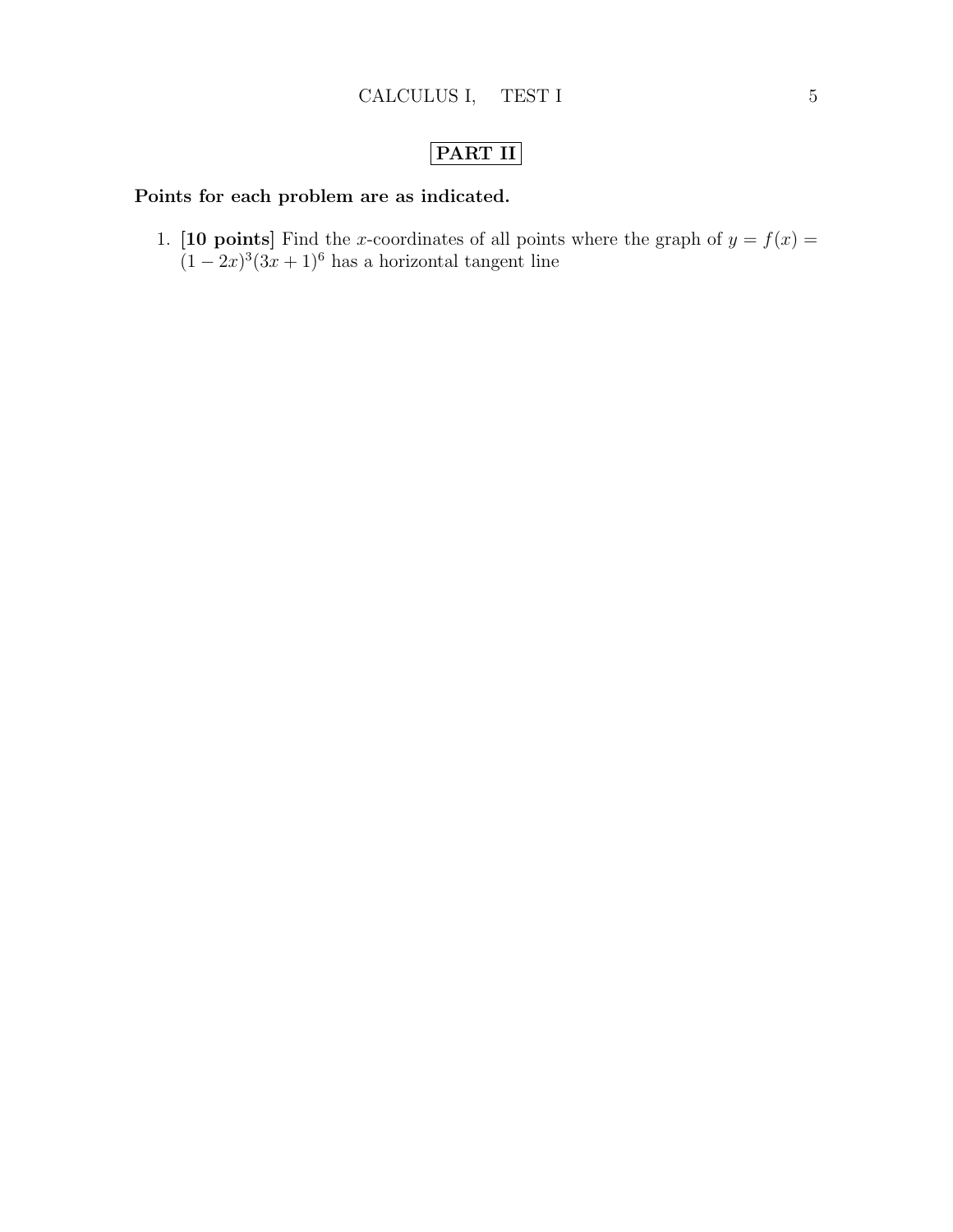2. [10 points] If the position of a particle is given by  $S(t) = 5 \tan(t)$ , find the velocity and acceleration at time  $t = \pi/4$ .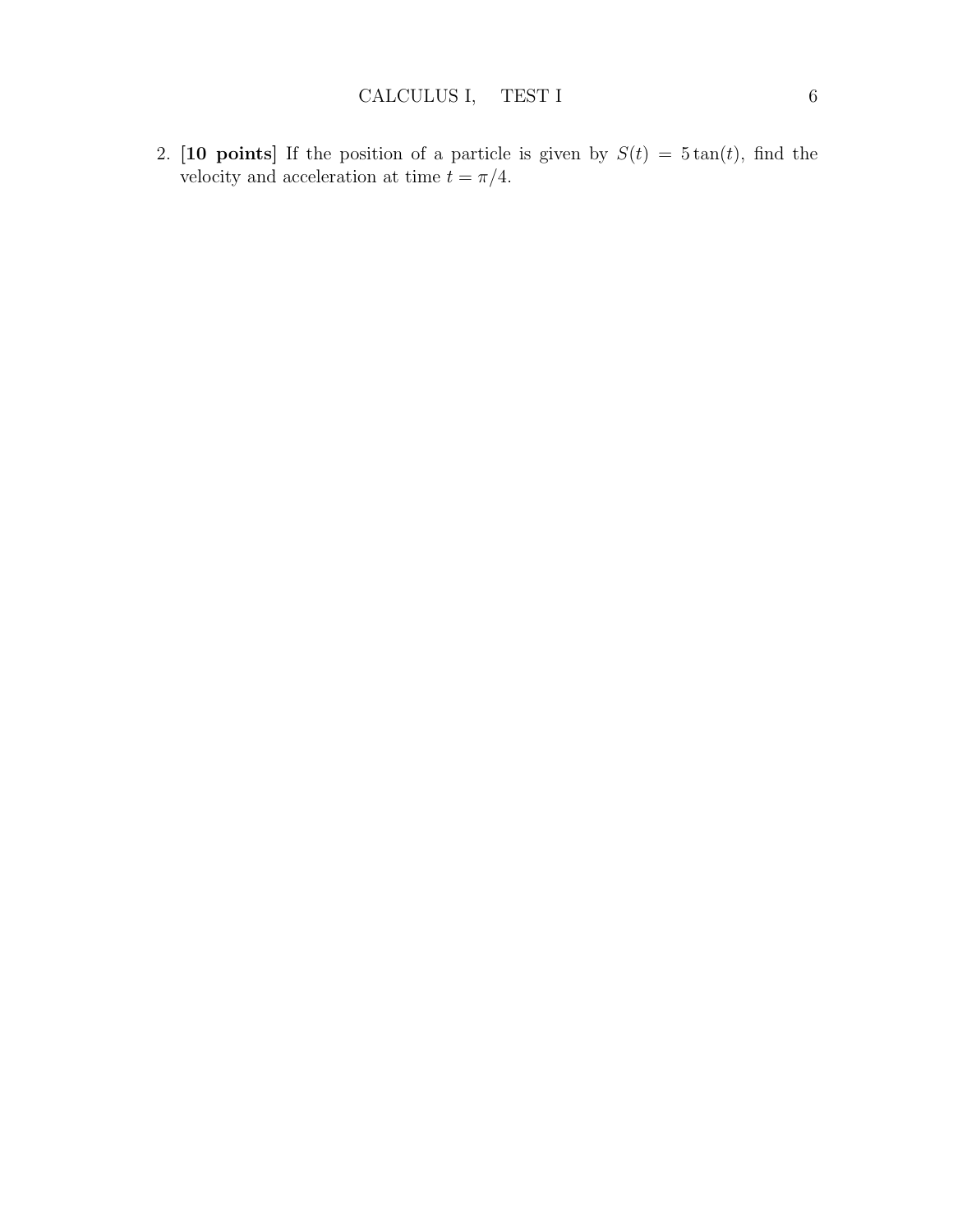3. [10 points] A rail road car travels along a straight track. The graph below gives its position (in  $km$ ) as a function of time (in  $h$ ).



(a) Estimate the velocity at time  $t = 3$ . [Show your work!!]

(b) At the above time was the velocity increasing or decreasing? [Explain!!]

(c) At the above time was the car accelerating or decelerating? [Explain!]